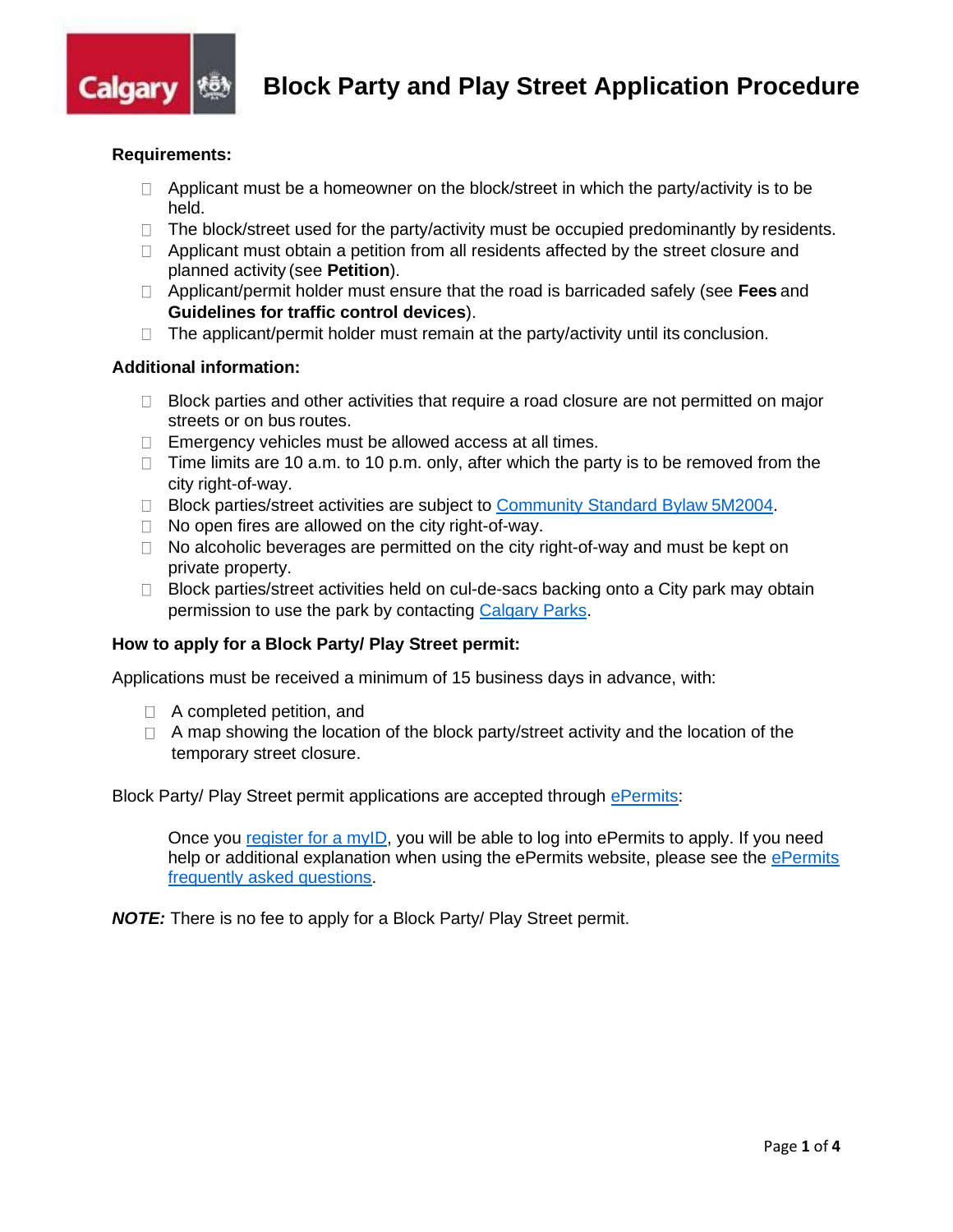

# **Guidelines for traffic control devices:**

Applicant agrees to obtain and place barricades (approved traffic control devices) in order to safely close the road at their own additional cost.

Traffic control devices can be obtained from approved third-party vendors. Alternately, approved traffic control devices may be rented and/or set up by the City of Calgary at an additional cost if so desired.

Light barricades (as shown):

- $\Box$  A light barricade is a portable device that typically has one rail.
- $\Box$  Light barricades may be used for road, street, lane or shoulder closures of shortduration.
- $\Box$  Light barricades should be stabilized using sandbags placed on the lower section of the frame. Under no circumstances shall they be placed over the rail of thebarricade.

Heavy barricades:

- □ A heavy barricade typically has three rails and is more permanent in nature as compared to a light barricade.
- $\Box$  Heavy barricades shall he used for road, street, lane or shoulder closures of long duration.
- $\Box$  Heavy barricades may be used for road closures of short duration.

# TYPICAL LIGHT BARRICADE (TEMPORARY)



END VIEW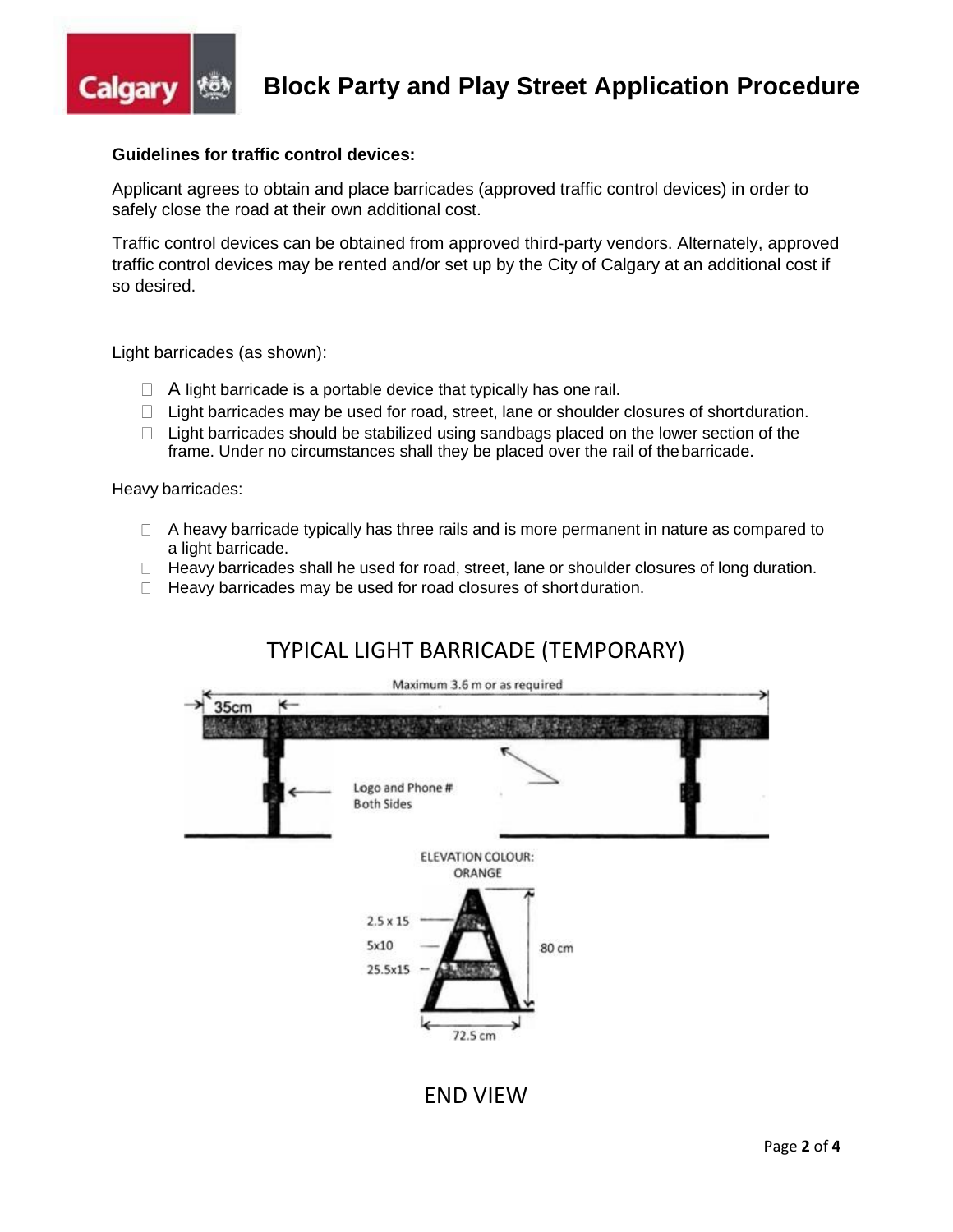

# **Petition:**

The following information must be indicated on the petition:

- 1) Date of the party/activity.
- 2) Address of the party/activity.
- 3) Names and addresses of all affected residents within the block area.
- 4) One adult signature from each household either accepting or rejecting the block party/street activity. If rejected, obtain a brief statement explaining why so that consideration may be given by approving authorities on the applicant's request.
- 5) Whether the resident owns or rents the property within the block area.
- 6) Home and business telephone number of the applicant.
- 7) Map showing closure of road for the block party/activity.